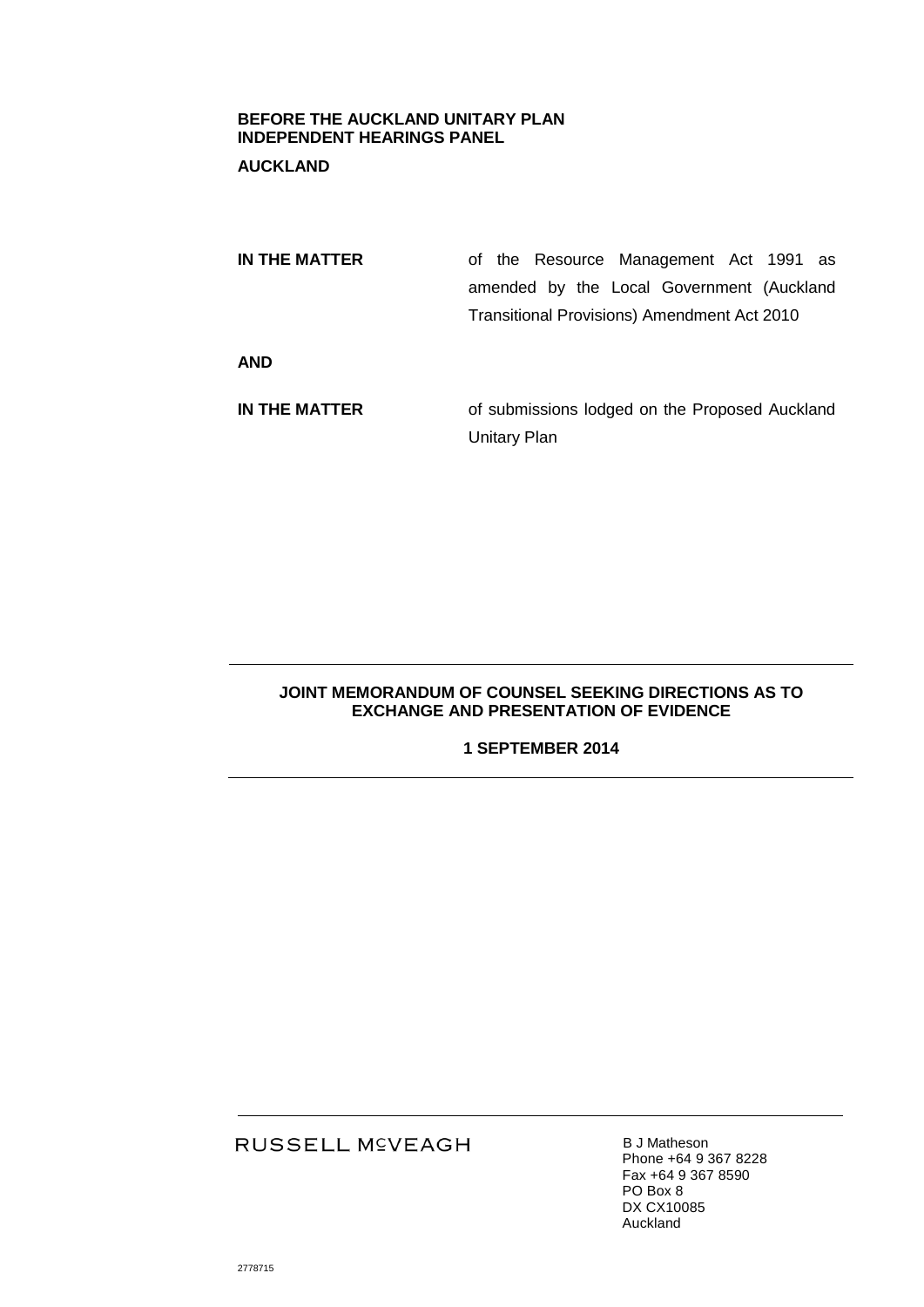#### **MAY IT PLEASE THE PANEL:**

- 1. This memorandum of counsel is filed on behalf of the clients listed below in response to requests from the Panel for suggestions as to how the proposed hearing process can be made more efficient and certain for participants, while ensuring that all parties receive a fair hearing and that the principles of natural justice are observed.
- 2. Many of the suggestions made below are as a result of counsels' experiences with Boards of Inquiry which, like the Hearing Panel, are required to operate under very tight timeframes.
- 3. In summary, counsel seek the following directions:
	- (a) That all *reports* prepared by facilitators of expert conferences as required by paragraphs 44 and 45 of the Auckland Unitary Plan Hearing Procedures, as at 28 May 2014 ("**Hearing Procedures**"), and all *reports* prepared by mediators as required by paragraph 49 of the Hearing Procedures, be uploaded to the website at least 25 working days prior to any hearing, and that the parties are encouraged to cross refer to and adopt the contents of those documents where appropriate (without needing to repeat that material in their primary evidence).
	- (b) That all *primary evidence* be provided to the Hearing Panel and uploaded to the Hearing Panel website at least 20 working days prior to any hearing.<sup>1</sup>
	- (c) That all *rebuttal evidence* be provided to the Hearing Panel and uploaded to the Hearing Panel website at least 5 working days prior to any hearing. Any rebuttal evidence should be accompanied by a consolidated set of changes to the Unitary Plan provisions sought by that party.
	- (d) That all *notices to cross examine* be provided to the Hearing Panel 2 working days prior to the hearing.<sup>2</sup>

<sup>1</sup> The requirement that evidence be uploaded to the Hearing Panel website is consistent with the Auckland Unitary Plan Hearing Panel Procedures, Version 1.0, 28 May 2014, at paragraphs 27 and 58.

<sup>&</sup>lt;sup>2</sup> While paragraph 72 of the Auckland Unitary Plan Hearing Panel Procedures, Version 1.0, 28 May 2014 states that "The Notice of Hearing for a hearing session will request that parties give notice to the Panel no later than 5 working days prior to the hearing session of any requests to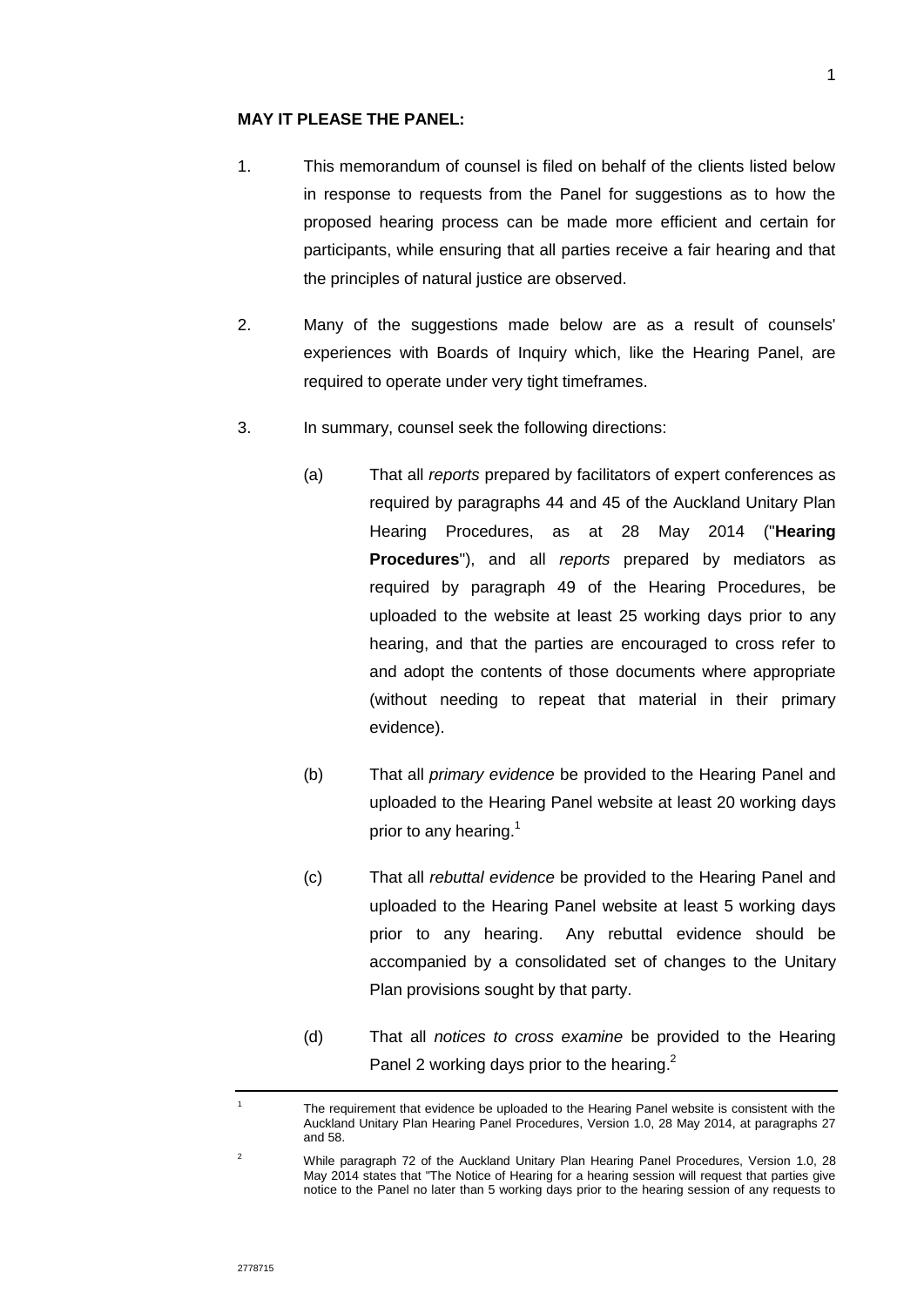- (e) That all evidence (primary and rebuttal) should contain an executive summary of no more than 3 pages.
- (f) That all evidence will be pre-read, but that, in accordance with paragraphs 67 and 70 of the Hearing Procedures, parties shall be entitled (if they wish) to present their executive summary and, with leave of the Panel, to take the Panel through any key visual material, maps or diagrams that might assist the Panel understand their evidence.
- (g) That no party shall be entitled to produce additional evidence to the Panel that is not in either their primary or rebuttal evidence, other than as a result of a request from the Hearing Panel for further information (in accordance with paragraph 66(d) of the Hearing Procedures), and in particular, no party should take the opportunity, while presenting their executive summary, to seek to introduce additional material.
- (h) That the Panel direct that the rule in *Browne v Dunn*<sup>3</sup> shall not apply (ie there is no obligation to put your case to opposing witnesses through cross examination, and, if that does not occur, there will be no assumption made that any party agrees with the position put forward by any opposing party).
- (i) That all substantial changes requested to the Unitary Plan provisions should be clearly described in original submissions or evidence and should not be produced for the first time in legal submissions or at the outset of the hearing.
- 4. Counsel appreciate that, for those hearings that have already been scheduled, the above suggested timeframes may need to be truncated. Further, Counsel acknowledge that throughout the process there may be situations where different timeframes may be required, and parties will of course be able to seek alternative timeframes from the Hearing Panel as the circumstances require.

 $\overline{a}$ 

cross-examine witness(es)", this memorandum seeks 2 working days based on the directions sought for rebuttal evidence to be exchanged 5 days in advance at paragraph 3(c). Alternatively, as has happened with other Boards of Inquiry, an initial notice to cross examination could be given after receipt of primary evidence, with it being updated following receipt and review of rebuttal evidence.

<sup>3</sup>

 <sup>(1893) 6</sup> R. 67, codified in section 92 of the Evidence Act 2006.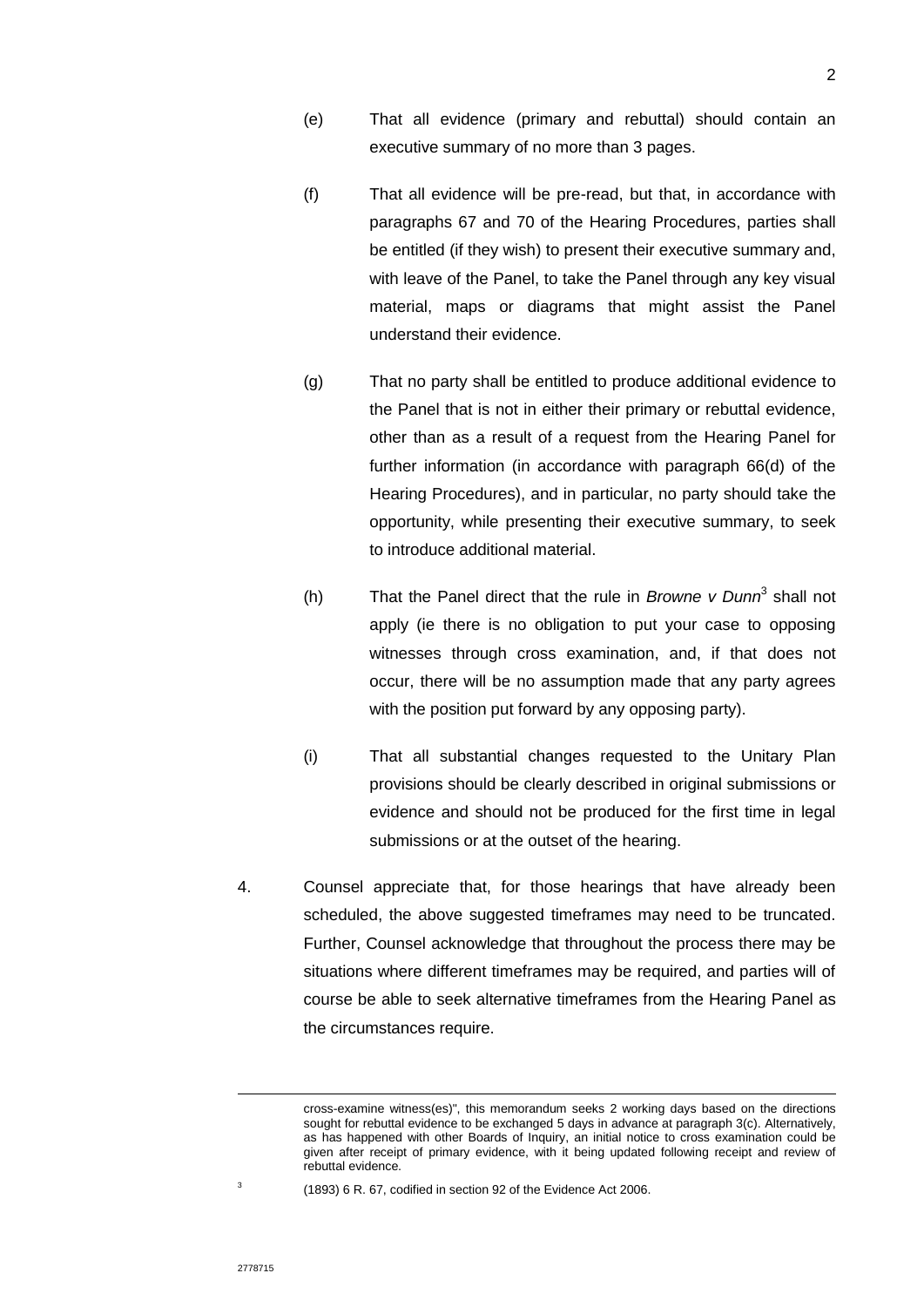- 5. Those directions are sought because:
	- (a) Witnesses and counsel for all parties, along with the Hearing Panel, are and will continue to be under considerable pressure to meet the commitments detailed in the provisional schedule that has been released. In order to be able to prioritise work appropriately, it is desirable for there to be standard directions in respect of the timing and form of evidence. Counsel have acknowledged that there may be particular instances where tighter or amended timeframes may be required (eg to accommodate hearings which have already been scheduled).
	- (b) In order for the primary evidence to be as focussed as possible, any caucusing statements or agreed mediation outcomes need to be provided (at least) one week in advance of filing that evidence. It would be desirable for the Panel to emphasise that witnesses can rely on that material without needing to repeat it in each of their statements.
	- (c) Although the Hearing Procedures indicate at paragraph 64 that supplementary or rebuttal evidence will only be accepted at a hearing session with leave of the Panel, where circumstances make it necessary for such evidence to be provided, there must, with respect, be an opportunity to provide rebuttal evidence. This was an issue with the most recent Board of Inquiry for the Tukituki plan change and Ruataniwha storage proposal, where there was no provision made for submitters to provide rebuttal evidence against other submitters (in that situation the submitters sought a wide range of relief, which will certainly be the case for these hearings). Upon request by counsel for Fonterra and DairyNZ, the Panel in that case acknowledged the need for that step and made provision for it accordingly. Unless that opportunity is provided as part of this process, the cross examination required will be lengthy and complex, as the opposing case would need to be put through cross examination rather than clearly set out in rebuttal evidence.
	- (d) Counsel agree with the proposition that notices of cross examination should be provided in advance, however, these cannot be provided until all evidence is received (including all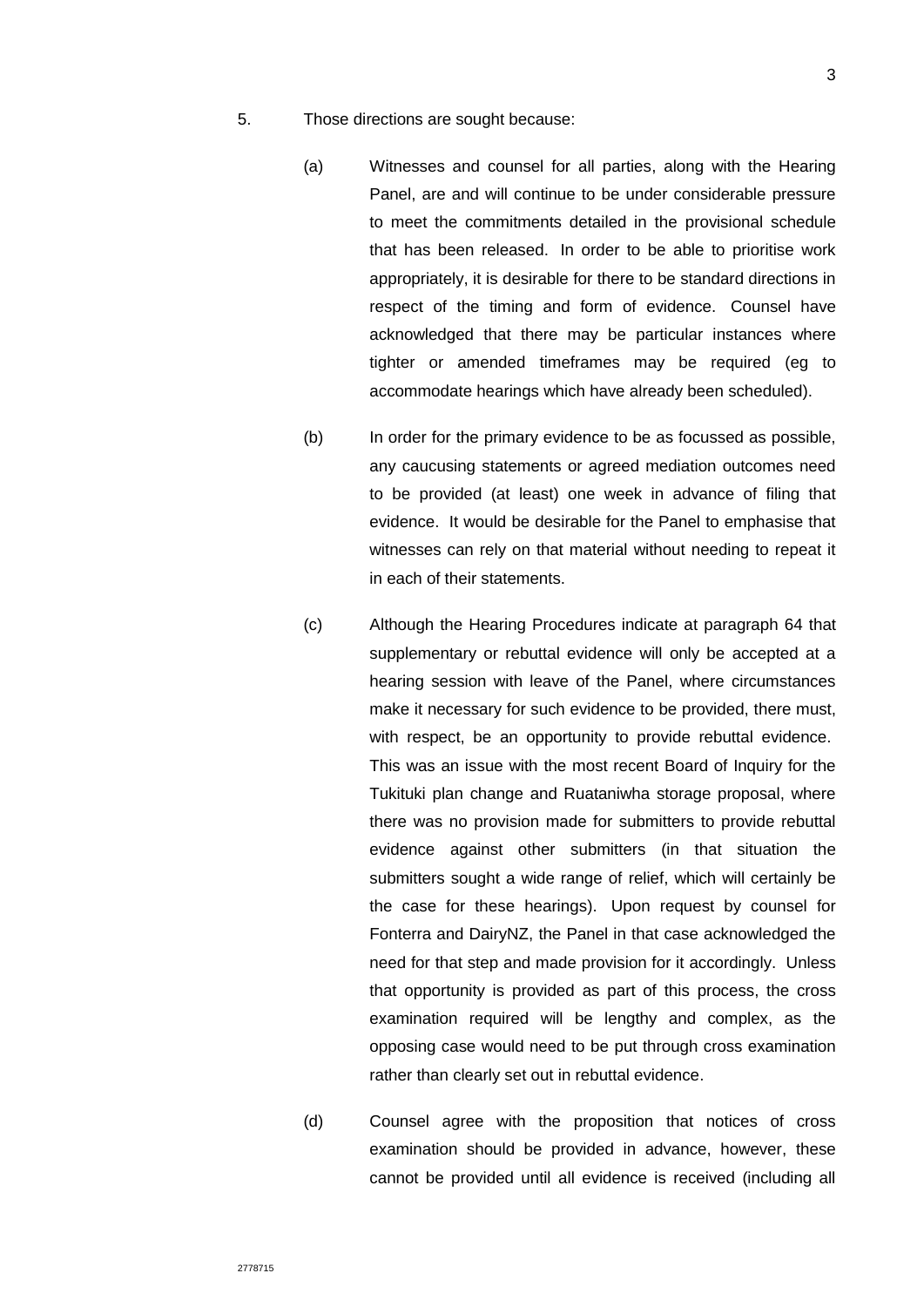rebuttal evidence). We have allowed for this in the timetable sought above. All rebuttal evidence also needs to be provided sufficiently in advance of the hearing for it to be reviewed for the purposes of cross examination notices, and where notices are issued, to allow time for that cross examination to be prepared. Allowing sufficient preparation time will again assist with focussed cross examination. (As noted in footnote 2, an alternative is for cross examination notices to be given after exchange of primary evidence, but updated after receipt of rebuttal evidence.)

(e) The form of evidence, and in particular the proposed executive summary and the opportunity to read this out, is of crucial importance to ensuring that the key points are emphasised and that witnesses (particularly inexperienced witnesses) are comfortable prior to any cross examination occurring. In addition, even expert witnesses find it difficult to summarise evidence "on the fly". For those reasons, we are proposing that all statements of evidence are directed to contain an executive summary, and that if parties wish to read out part of their evidence, then they are limited to their executive summary. Leave can be granted by the Panel for a witness to take the Panel to visuals, maps, diagrams etc, and certainly in the case of landscape/visual or urban design evidence that may be essential. From the perspective of natural justice however, it is imperative that, if parties have elected not to issue a cross examination notice (and potentially not attend the hearing) on the basis that they were comfortable with the nature of the evidence lodged by a party, then a party giving evidence cannot bolster their evidence or attempt to introduce substantive new evidence at the hearing itself. This occurred in the case of the Tukituki Board of Inquiry referred to earlier, where some witnesses took advantage of an opportunity to speak for 10 minutes and effectively introduced substantive new evidence. Unless the Panel is particularly vigilant on this point, counsel will have no choice but to attend most hearings and/or to issue cross examination notices to most witnesses "just in case" the witnesses endeavour to introduce new evidence at the hearing.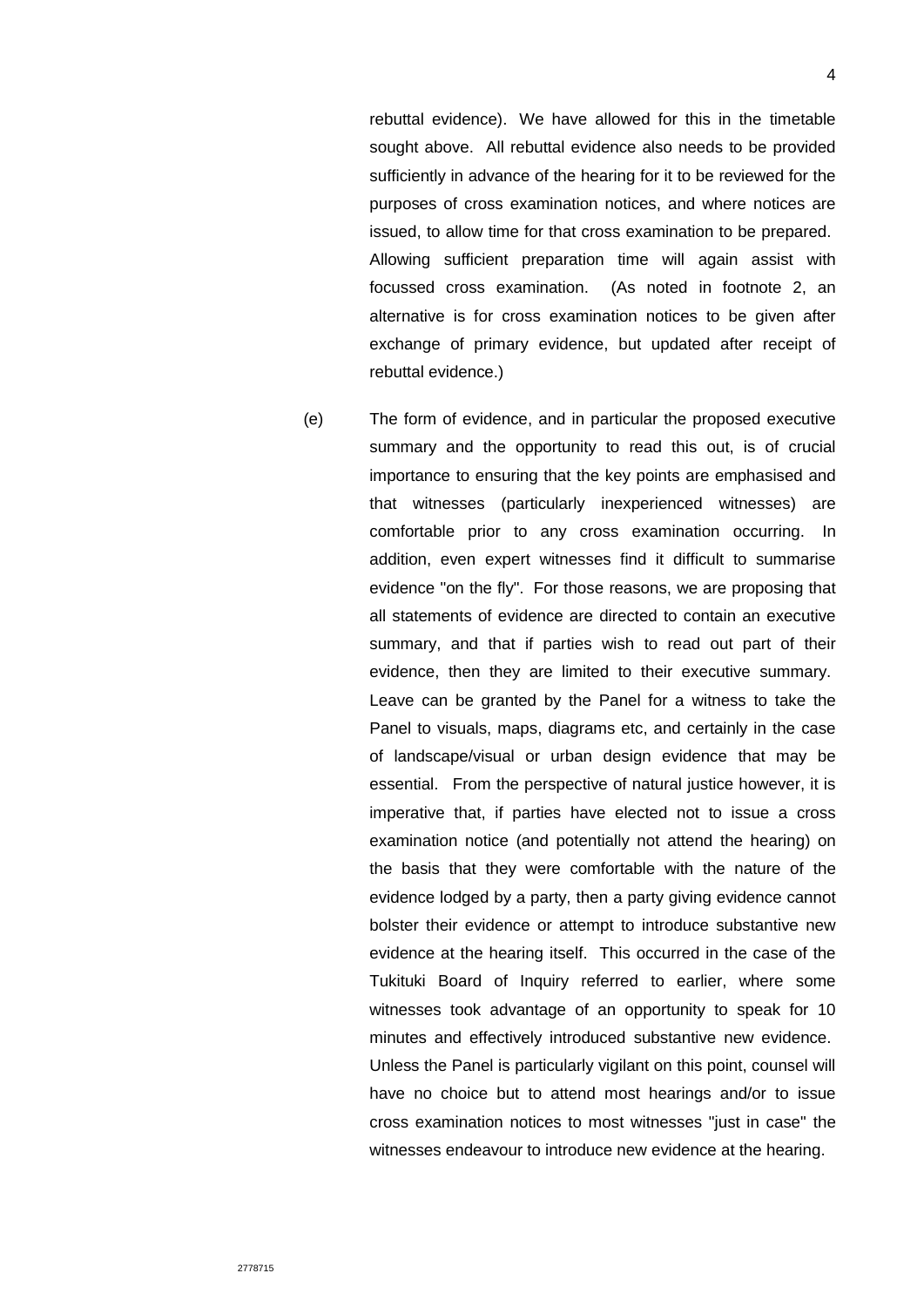- 5
- (f) While the position with respect to the rule in *Browne v Dunn* is usually that taken in the Environment Court and in Boards of Inquiry, counsel nonetheless seek the comfort of a formal direction to that effect. This will ensure that cross examination can be very focussed. Again, this was a direction made in the Tukituki and Ruakura Boards of Inquiry.
- (g) The request that all substantive changes to the provisions of the Unitary Plan be clearly set out in original submissions or in the exchanged evidence may appear self evident. However, again, in some Boards of Inquiries, submitters have prepared complete "rewrites" of provisions at the time of presenting their case - well after all parties have exchanged evidence, and presented their cases. Parties need the comfort of knowing, when electing whether or not to appear or cross examine, that the provisions proposed will be substantially as set out in the earlier submissions or evidence. Counsel accept of course that minor refinements will (and ought to) be proposed during the hearing itself.
- 6. Counsel are available to attend a pre-hearing meeting or conference at short notice to elaborate upon any of the above matters raised.
- 7. A copy of this memorandum has been served on Auckland Council in accordance with the directions in Procedural Minute No. 5 (18 July 2014). As the directions sought in this memorandum will have implications for every submitter who elects to prepare and present evidence to the Panel, this memorandum has not otherwise been individually served on submitters. Instead, counsel respectfully request that formal service of this memorandum occur through the Hearing Panel website, in accordance with paragraph 27 of the Hearing Procedures.

#### **Dated 1 September 2014**

Ballattes

B J Matheson Counsel for Unitec Institute of Technology